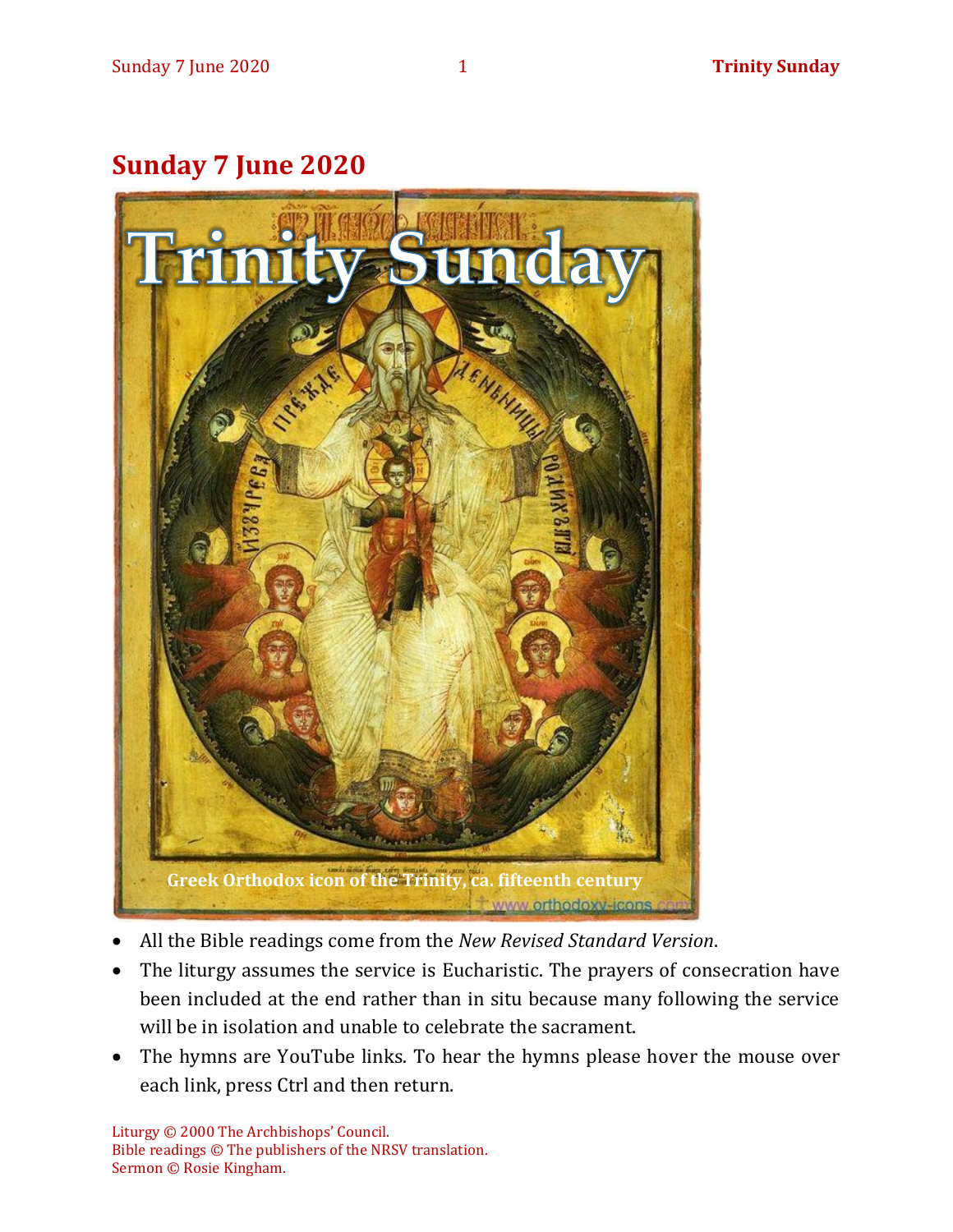# **Introduction and welcome**

HYMN 1 **[Thou whose almighty word](https://www.youtube.com/watch?v=YNfR3r1WuEY)** (please click on this link to hear the hymn)

# **The Welcome**

In the name of the Father, and of the Son, and of the Holy Spirit

All **Amen.**

The Lord be with you

All **And also with you.**

# **The Preparation**

All **Almighty God,**

**to whom all hearts are open,**

**all desires known,**

**and from whom no secrets are hidden:**

**cleanse the thoughts of our hearts**

**by the inspiration of your Holy Spirit,**

**that we may perfectly love you,**

**and worthily magnify your holy name;**

**through Christ our Lord. Amen.**

Our Lord Jesus Christ said:

The first commandment is this:

'Hear, O Israel, the Lord our God is the only Lord.

You shall love the Lord your God with all your heart,

with all your soul, with all your mind,

and with all your strength.'

And the second is this: 'Love your neighbour as yourself.'

There is no other commandment greater than these.

On these two commandments hang all the law and the prophets.

#### All **Amen. Lord, have mercy.**

Holy, holy, holy. When our eyes have seen the Lord of hosts we echo the words of Isaiah, 'Woe is me! I am doomed'. We long for the fire of God's cleansing to touch our unclean lips, for our iniquity to be removed and our sins wiped away. So we meet Father, Son, and Holy Spirit with confession on our lips.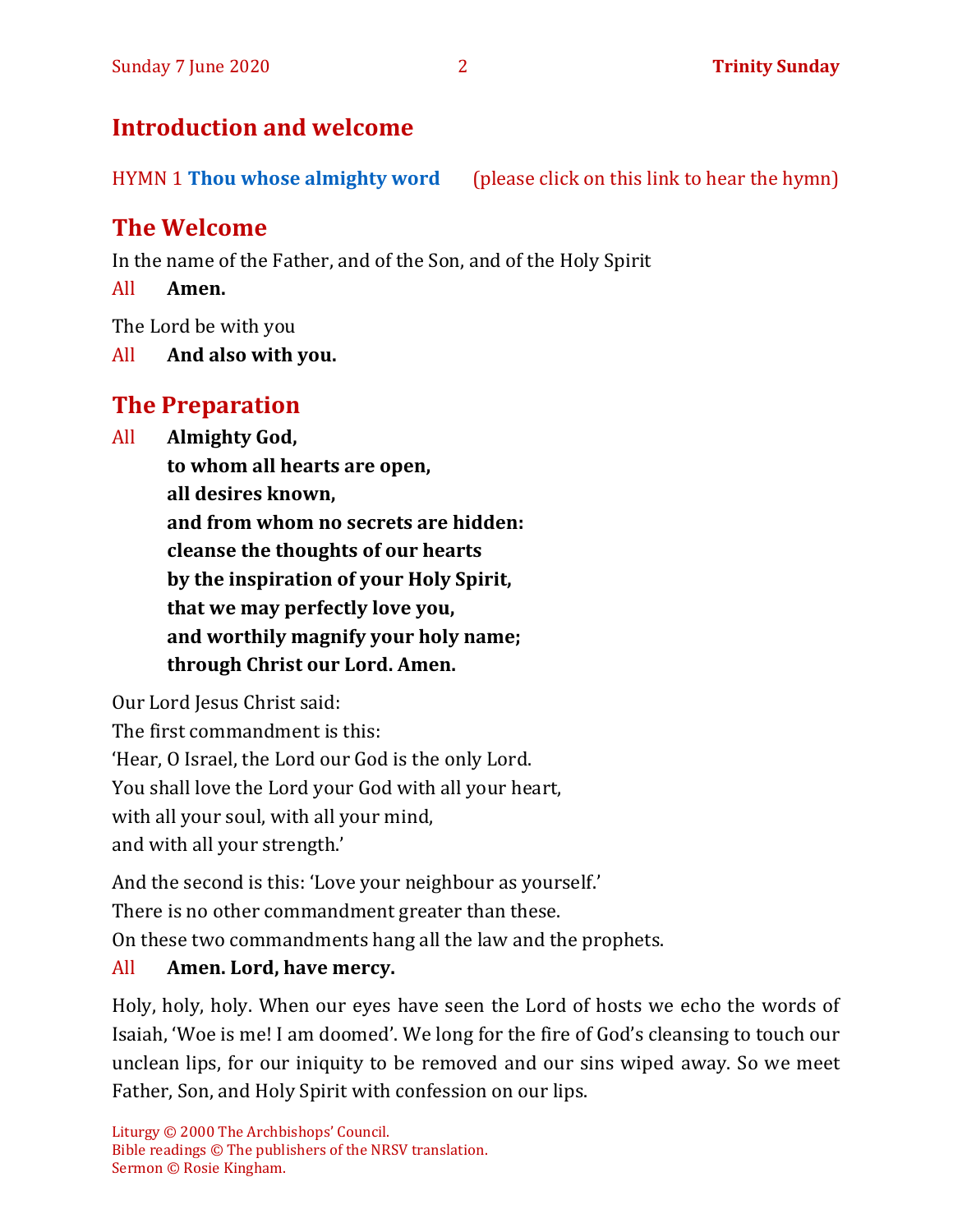All **Almighty God, our heavenly Father, we have sinned against you and against our neighbour in thought and word and deed, through negligence, through weakness, through our own deliberate fault. We are truly sorry and repent of all our sins. For the sake of your Son Jesus Christ, who died for us, forgive us all that is past and grant that we may serve you in newness of life to the glory of your name. Amen.**

Almighty God,

who forgives all who truly repent, have mercy upon you, pardon and deliver you from all your sins, confirm and strengthen you in all goodness, and keep you in life eternal; through Jesus Christ our Lord. All **Amen.**

# **The Gloria**

This version of the Gloria is sung to the tune of 'the Ash Grove'. Click **[here](https://www.youtube.com/watch?v=AgSDwFodHw8)** for the tune.

All **Sing glory to God in the height of the heavens, salvation and peace to his people on earth; our King and our Saviour, our God and our Father, we worship and praise you and sing of your worth.**

> **Creation unites in the power of the Spirit, in praise of the Father, through Jesus the Son. So complex, so simple, so clear, so mysterious, our God ever Three yet eternally one.**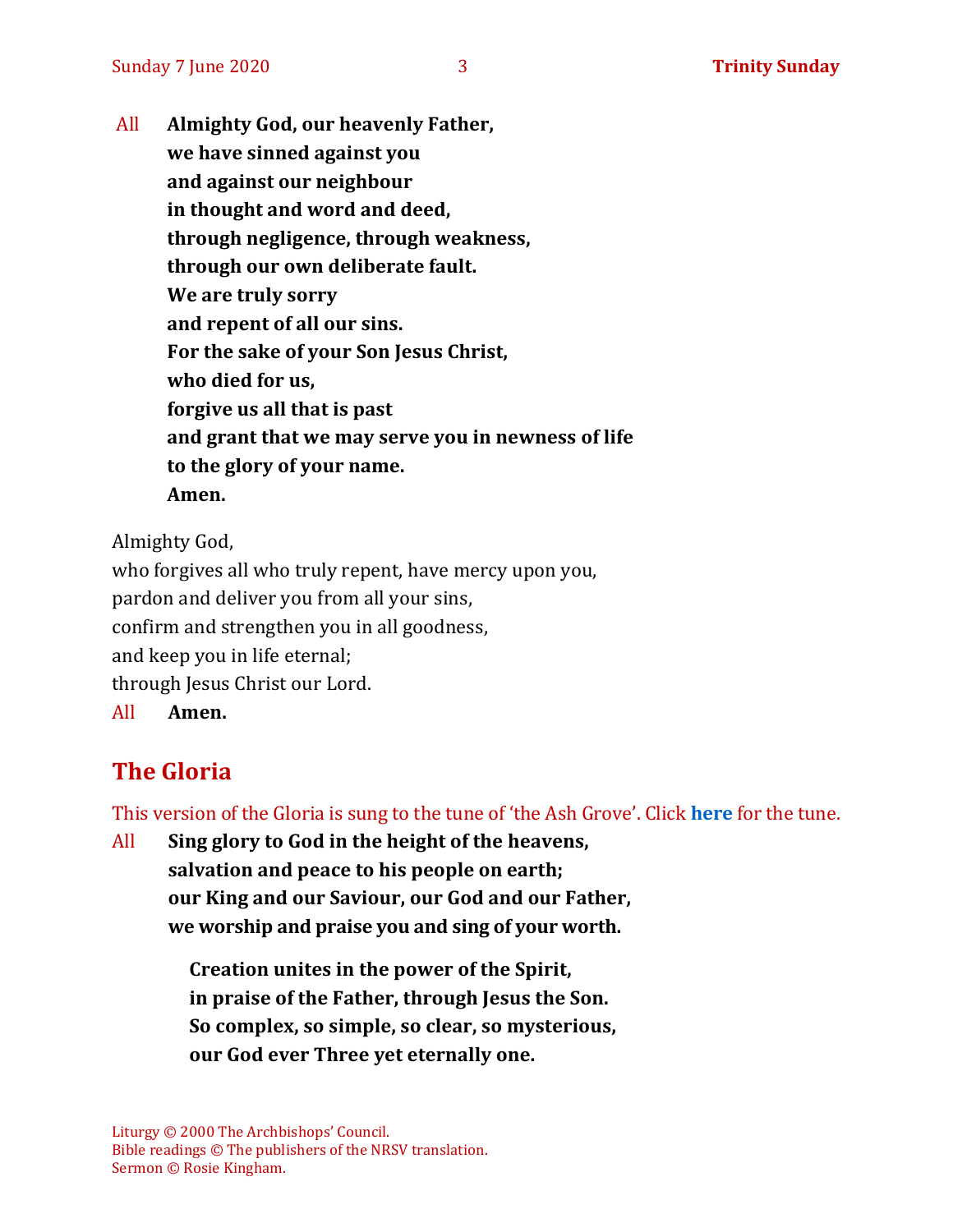**Lord Jesus, the Christ, only Son of the Father, the lamb who has carried our burden of shame, now seated on high in the glory of heaven, have mercy upon us who call on your name.**

**Refrain**

**For you, only you, we acknowledge as holy, we name you alone as our Saviour and Lord; you only, O Christ, with the Spirit exalted, are one with the Father, for ever adored.**

**Refrain**

#### **The Collect for Trinity Sunday**

Holy God, faithful and unchanging: enlarge our minds with the knowledge of your truth, and draw us more deeply into the mystery of your love, that we may truly worship you, Father Son and Holy Spirit, one God, now and for ever.

All **Amen.**

#### **First reading**

A reading from the book of the prophet Isaiah

Who has measured the waters in the hollow of his hand, or with the breadth of his hand marked off the heavens? Who has held the dust of the earth in a basket, or weighed the mountains on the scales and the hills in a balance? Who can fathom the Spirit of the Lord, or instruct the Lord as his counsellor? Whom did the Lord consult to enlighten him, and who taught him the right way? Who was it that taught him knowledge, or showed him the path of understanding?

Surely the nations are like a drop in a bucket; they are regarded as dust on the scales; he weighs the islands as though they were fine dust. Lebanon is not sufficient for altar fires, nor its animals enough for burnt offerings. Before him all the nations are as nothing; they are regarded by him as worthless and less than nothing.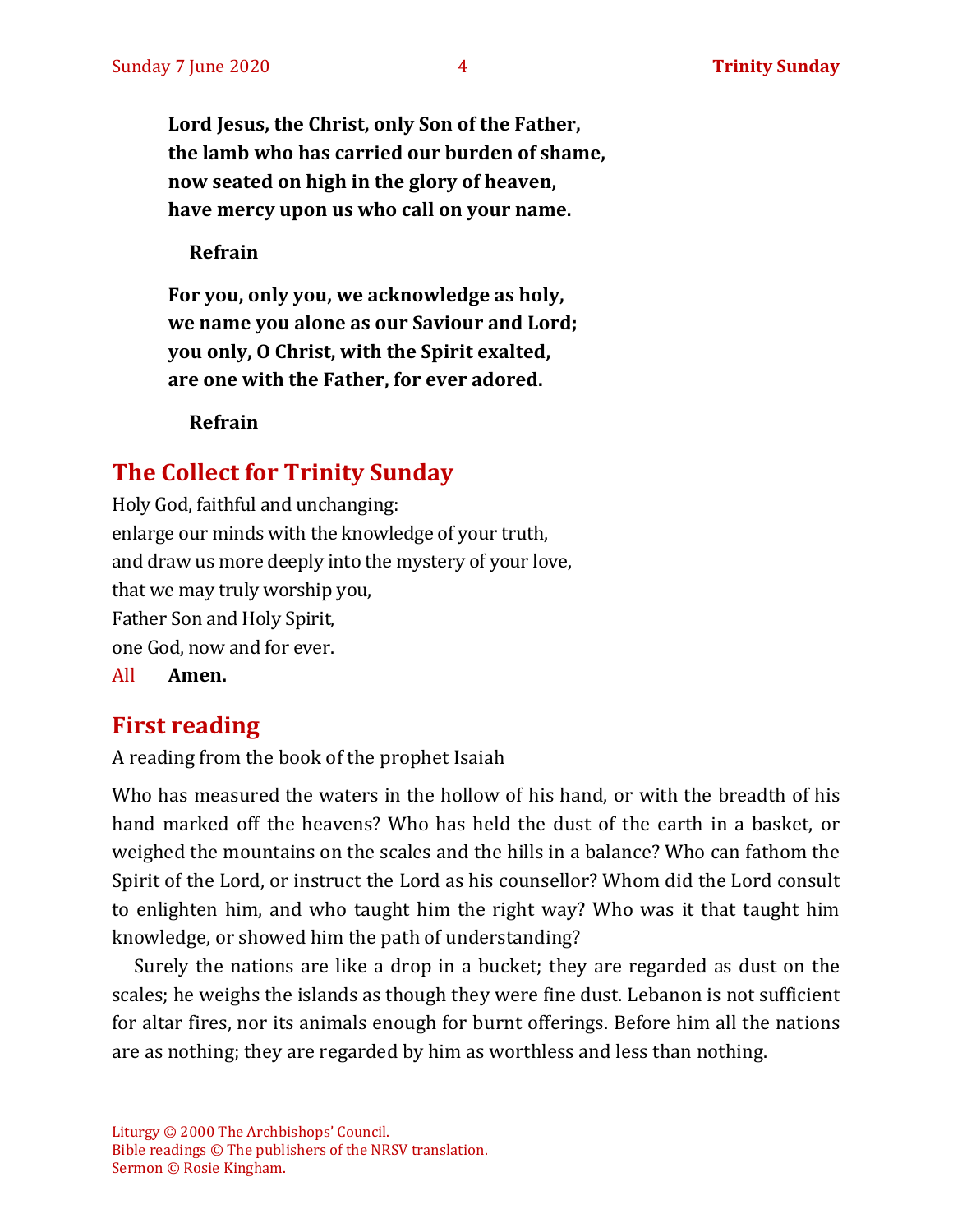Why do you complain, Jacob? Why do you say, Israel, 'My way is hidden from the Lord; my cause is disregarded by my God'? Do you not know? Have you not heard? The Lord is the everlasting God, the Creator of the ends of the earth. He will not grow tired or weary, and his understanding no one can fathom. He gives strength to the weary and increases the power of the weak. Even youths grow tired and weary, and young men stumble and fall; but those who hope in the Lord will renew their strength. They will soar on wings like eagles; they will run and not grow weary, they will walk and not be faint. *Isaiah 40:12–17, 27–31*

This is the Word of the Lord

All **Thanks be to God.**

# **Second reading**

A reading from St Paul's Second Letter to the Corinthians

Brothers and sisters, farewell. Put things in order, listen to my appeal, agree with one another, live in peace; and the God of love and peace will be with you. Greet one another with a holy kiss. All the saints greet you. The grace of the Lord Jesus Christ, the love of God, and the communion of the Holy Spirit be with all of you. *2 Corinthians 13:11–13*

This is the Word of the Lord

All **Thanks be to God.**

HYMN 2 **[Father, we adore you](https://www.youtube.com/watch?v=9bdid2HFk0c)** (please click on this link to hear the hymn)

# **Gospel reading**

Hear the Gospel of our Lord Jesus Christ according to John

#### All **Glory to you O Lord.**

The eleven disciples went to Galilee, to the mountain to which Jesus had directed them. When they saw him, they worshiped him; but some doubted.

And Jesus came and said to them, 'All authority in heaven and on earth has been given to me. Go therefore and make disciples of all nations, baptising them in the name of the Father and of the Son and of the Holy Spirit, and teaching them to obey everything that I have commanded you. And remember, I am with you always, to the end of the age.' *Matthew 28:16–20*

This is the Gospel of the Lord

#### All **Praise to you O Christ.**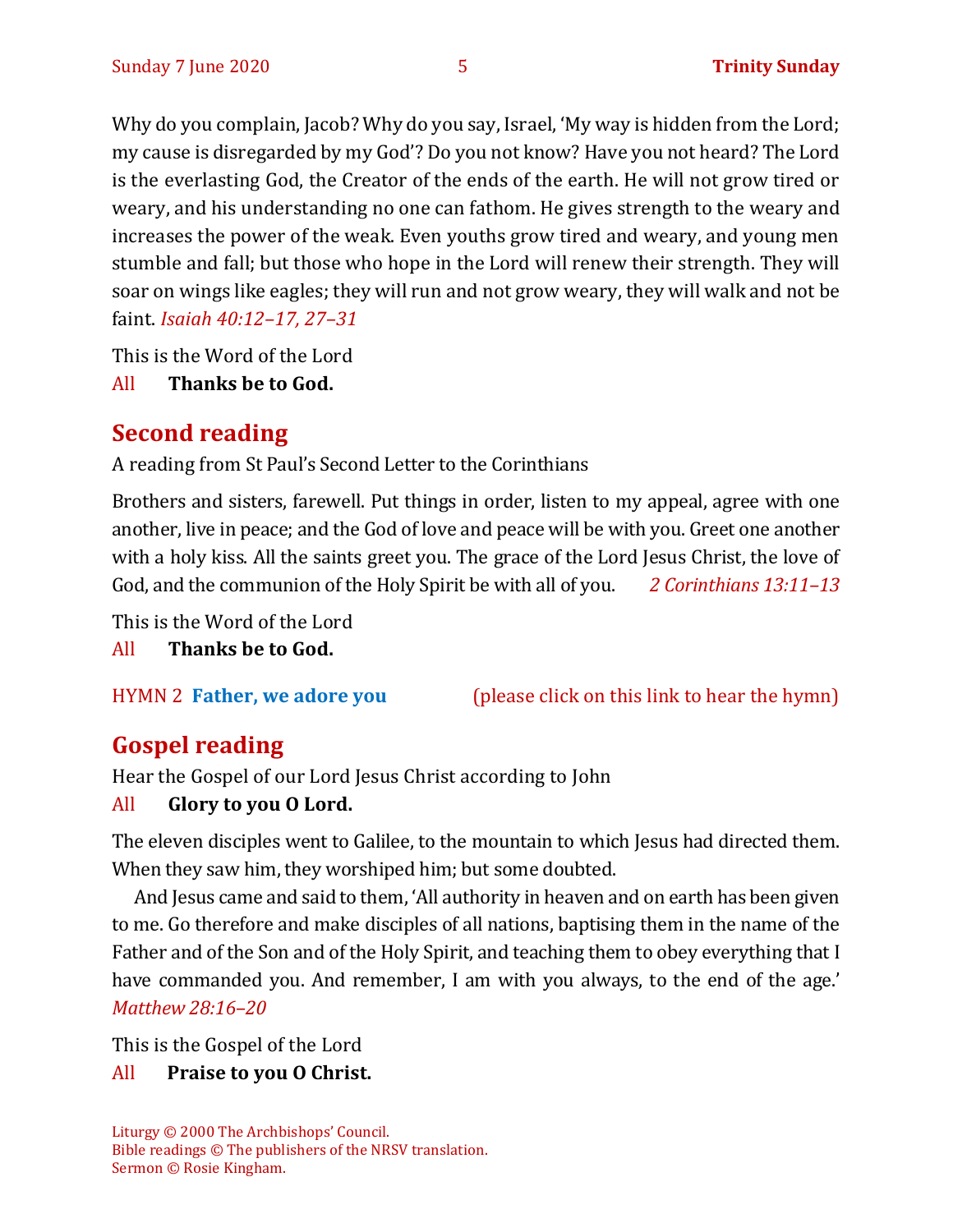#### **Sermon**

Trinity Sunday sermons have to be approached with a great deal of prayer and humility. That's because they show up just how much we don't know about God. Yes, we say in the Creed that we believe in God the Father, Son and Holy Spirit. As we are told in the Gospel, we are baptised in the name of Father, Son and Holy Spirit, and it's the same when we say the Grace. Last week, Whit Sunday, we celebrated the coming of the Holy Spirit, and learned how the Spirit inspires us to be closer to God.

Today is when we look at God in the round, celebrating the triune, the three-one, three-in-one and one-in-three, infinitely marvellous God. And that's where the problem lies, and it's a doozy. Our human brains are limited. We have not yet seen God in all His fullness, we won't fully understand God till we get to His eternal kingdom. And yet, our adult human brains also find it difficult to accept what we don't understand. It's easy to say, 'in the name of God, Father Son and Holy Spirit', but more often than not we put thinking about what this means on the too-hard-to-do pile. Or maybe that's just me.

The too-hard-to-do pile has just caught up with me. So I'm going to look at the ways in which each of the three persons affects our spiritual and physical lives. God the Father, as often referred to as the Maker, the Creator who loves us and shapes our world—so obviously, without the Father we wouldn't be here, physically or spiritually. We can see some of the creative power in the Old Testament reading.

Jesus, God the Son, is the Redeemer, the One who loves us so much he died to bring us back to God through forgiveness of sins. The One who sets the example for all Christians to follow, our spiritual leader. We can't survive spiritually without redemption. So far, so good. We can see the Father and the Son, it gives us something to strive for, even if we fall short most of the time. But we can't see the Holy Spirit, even though the Spirit should flow through all we do, empowering us to become more like Christ. And because we can't see it, we can sometimes (mistakenly) give it a lesser importance.

So we need a bit of help to begin to grasp the Trinity. I say begin, because God is MORE—more than we can imagine or understand. There is something within the physical world that helps me understand how the Trinity is possible and allows me to see Father, Son and Holy Spirit as equals—and that is, surprisingly, chemistry.

If you look at water, it can be ice, water or steam—but it's all  $H_2O$ . The chemical formula is the same. Ice has shaped our world through the glaciers and ice sheets,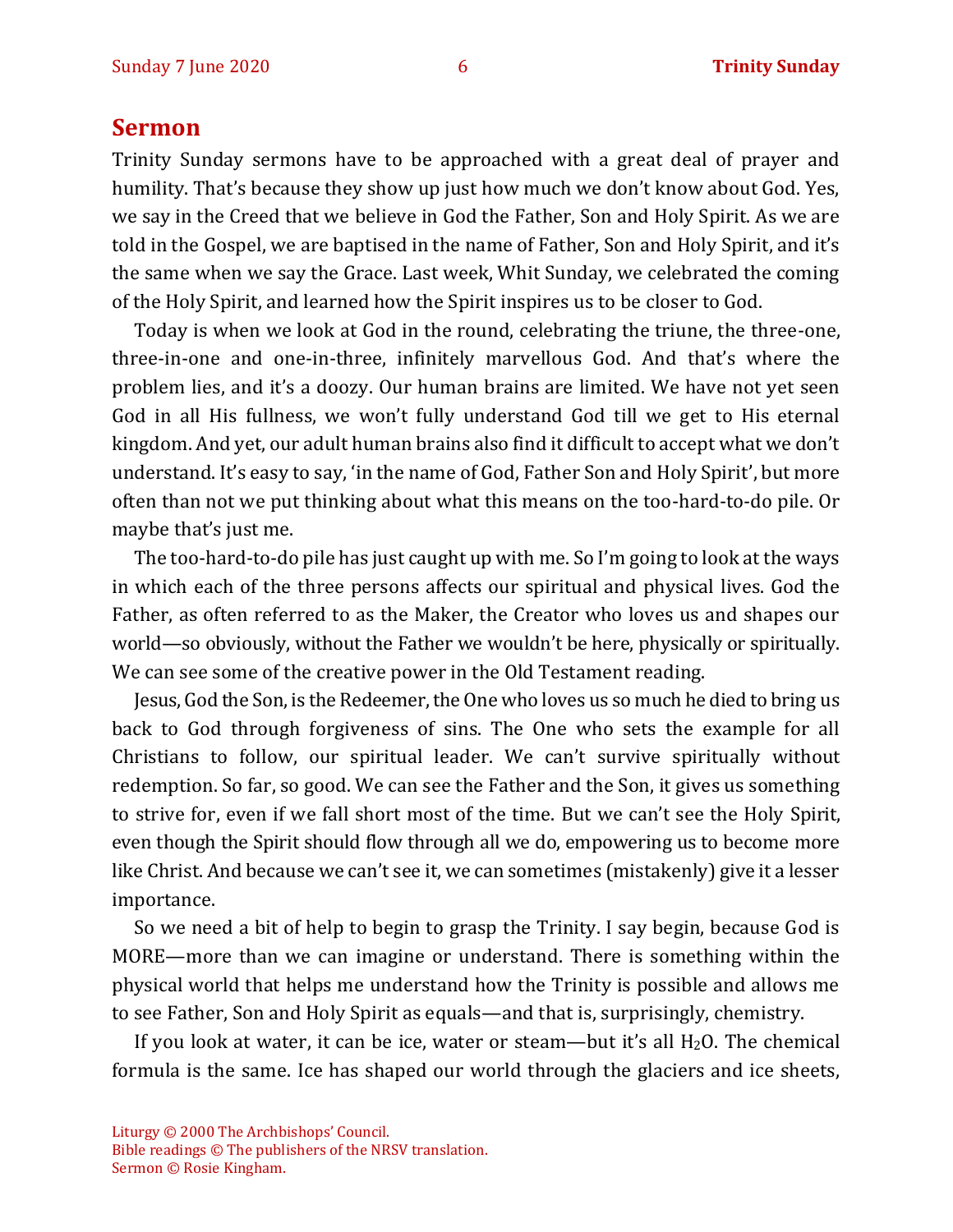regulates temperature and climate. Water is necessary for life—without it we can't survive. And steam powers things, heats things up when they are cold. We can certainly feel steam, even if we don't always see it!

So God can be Father, Son and Holy Spirit. God can be Maker, Redeemer and Empowerer. God can mould, lead and inspire—and many other things that we can't yet comprehend. God can be these three distinct persons, but with one simple formula —love. Love that is shown in the creation of our world that feeds us, love that is shown in bringing us back to God, and love that is shown in leaving us the power to keep on believing. The power to help us work for a fairer world, where everyone's life is important and all have enough to eat, the power to keep us faithful in prayer and Bible reading, the power that helps us know more about God and His purpose for us. The dynamic power to help us show God's formula in the world.

So we need to remember that the Spirit, the moving part of God, uses us to bring God's kingdom closer, till the whole world can see God face to face and we can finally, fully, understand the love of God, three-in-one and one-in three. Amen

# **The Creed**

Do you believe and trust in God the Father, the source of all being and life, the one for whom we exist?

#### All **We believe and trust in him.**

Do you believe and trust in God the Son, who took our human nature, died for us and rose again?

#### All **We believe and trust in him.**

Do you believe and trust in God the Holy Spirit, who gives life to the people of God and makes Christ known in the world?

#### All **We believe and trust in him.**

This is the faith of the Church.

All **This is our faith. We believe and trust in one God, Father, Son and Holy Spirit. Amen.**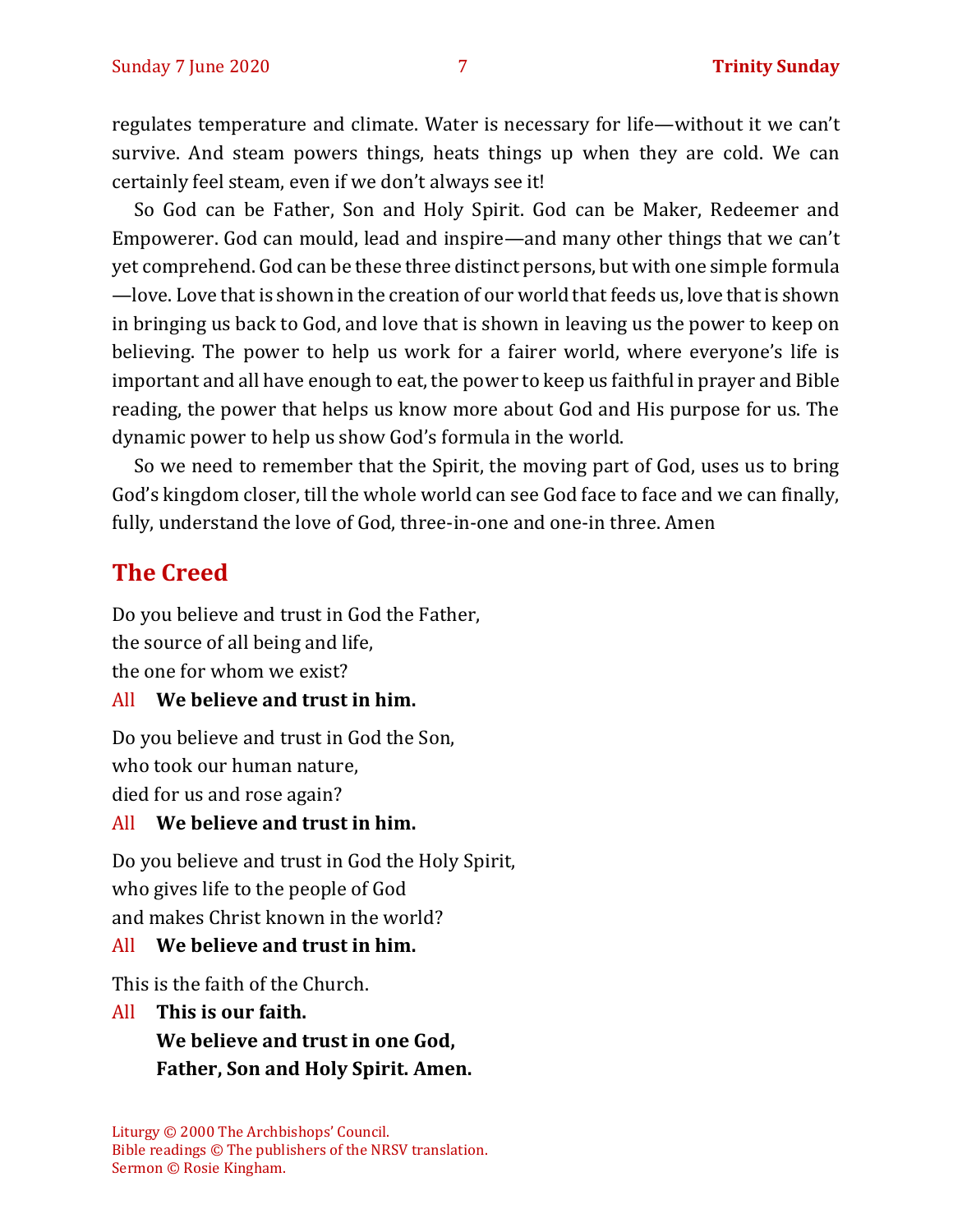# **Prayers of intercession**

We come boldly to the throne of grace, praying to the almighty God, Father, Son, and Holy Spirit for mercy and grace.

#### All **We plead before your throne in heaven.**

Father of heaven, whose love profound a ransom for our souls has found: We pray for the world, created by your love, for its nations and governments … Extend to them your peace, pardoning love, mercy and grace.

#### All **We plead before your throne in heaven.**

Almighty Son, incarnate Word, our Prophet, Priest, Redeemer, Lord: We pray for the Church, created for your glory, for its ministry to reflect those works of yours … Extend to us your salvation, growth, mercy and grace.

#### All **We plead before your throne in heaven.**

Eternal Spirit, by whose breath

the soul is raised from sin and death:

We pray for families and individuals, created in your image,

for the lonely, the bereaved, the sick and the dying …

Breathe on them the breath of life

and bring them to your mercy and grace.

#### All **We plead before your throne in heaven.**

Thrice holy! Father, Spirit, Son, Mysterious Godhead, Three in One: We pray for ourselves, for your Church, for all whom we remember before you … Bring us all to bow before your throne in heaven, to receive life and pardon, mercy and grace for all eternity, as we worship you, saying,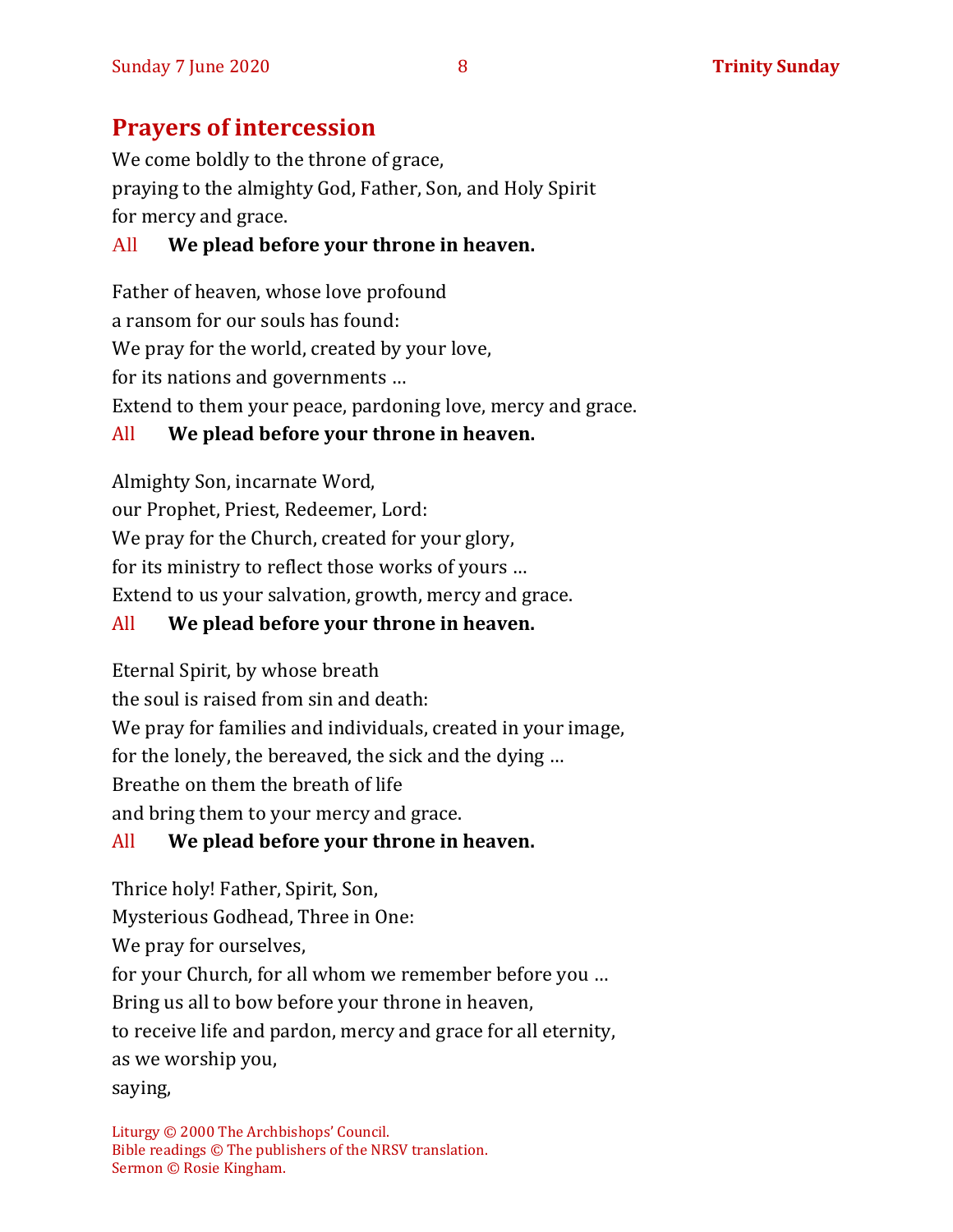All **Holy, holy, holy Lord, God of power and might, heaven and earth are full of your glory. Hosanna in the highest. Amen.**

Merciful Father,

All **accept these prayers for the sake of your Son, our Saviour Jesus Christ. Amen.**

#### **The peace**

Peace to you from God our heavenly Father. Peace from his Son Jesus Christ who is our peace. Peace from the Holy Spirit, the Life-giver. The peace of the triune God be always with you. All **And also with you. Alleluia!**

HYMN 3 **[Holy, holy, holy](https://www.youtube.com/watch?v=xmUOnZLv4og) is the Lord** (please click on this link to hear the hymn)

The liturgy of the Communion Service appears below

# The Dismissal

The Lord God almighty, Father, Son, and Holy Spirit, the holy and undivided Trinity, guard you, save you, and bring you to that heavenly city, where he lives and reigns for ever and ever. And the blessing of God the Almighty Father, Son and Holy Spirit, be with you now and remain with you always. All **Amen.**

HYMN 4 **[Holy, holy, holy](https://www.youtube.com/watch?v=0SHDNs7Dt5M)** (please click on this link to hear the hymn)

Go in peace to love and serve the Lord.

#### All **In the name of Christ. Amen.**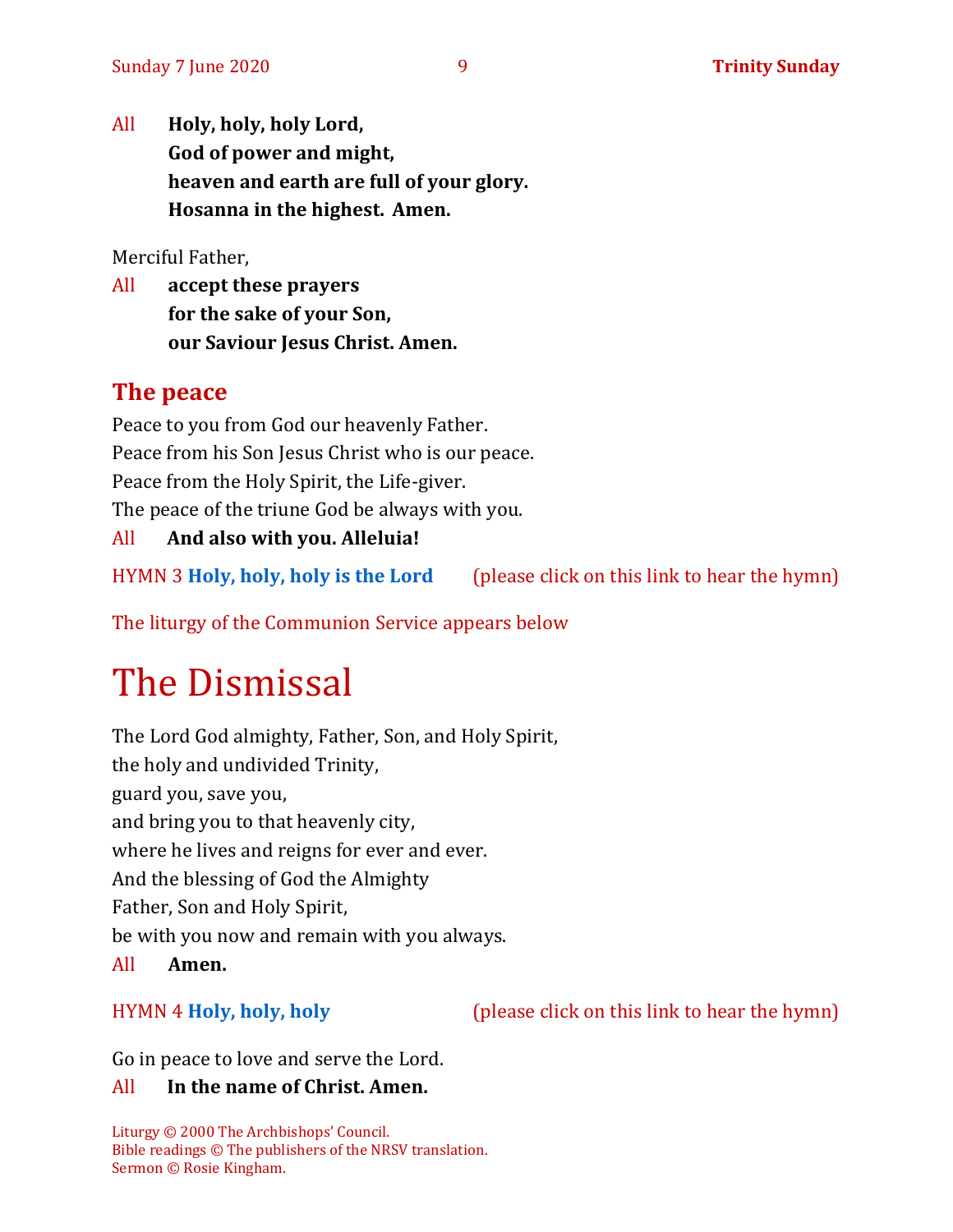# The Liturgy of the Sacrament

#### Eucharistic Prayer (prayer E)

The Lord be with you

#### All **and also with you.**

Lift up your hearts.

#### All **We lift them to the Lord.**

Let us give thanks to the Lord our God.

#### All **It is right to give thanks and praise.**

It is indeed right, our duty and our joy, always and everywhere to give you thanks, holy Father, almighty and eternal God. For with your only-begotten Son and the Holy Spirit you are one God, one Lord. All that you reveal of your glory, the same we believe of the Son and of the Holy Spirit, without any difference or inequality. We, your holy Church, acclaim you, Father of majesty unbounded, your true and only Son, worthy of all worship, and the Holy Spirit, advocate and guide. Three Persons we adore, one in being and equal in majesty. And so with angels and archangels, with cherubim and seraphim, we sing for ever of your glory:

All **Holy, holy, holy Lord, God of power and might, heaven and earth are full of your glory. Hosanna in the highest. Blessed is he who comes in the name of the Lord. Hosanna in the highest.**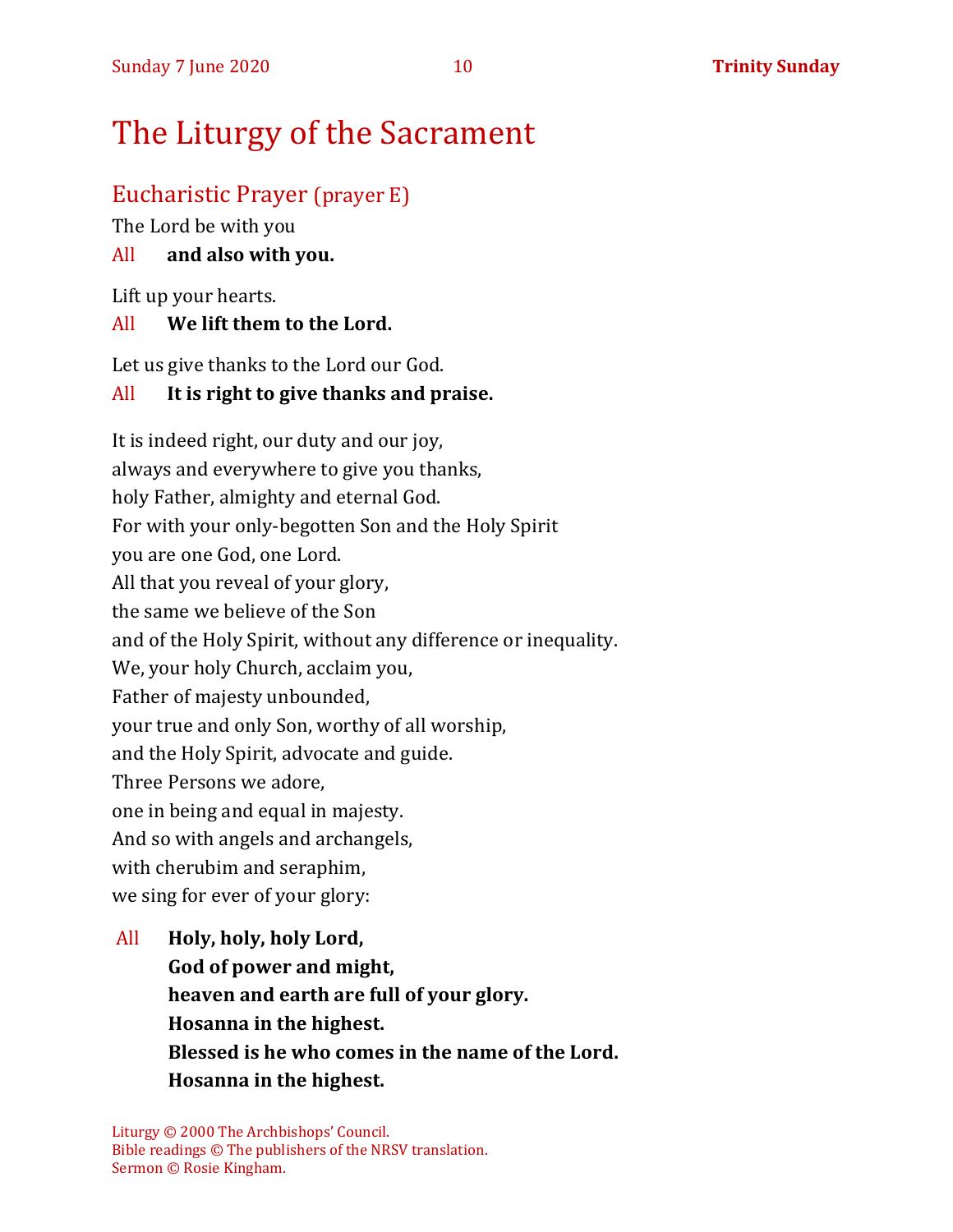We praise and bless you, loving Father, through Jesus Christ, our Lord; and as we obey his command, send your Holy Spirit, that broken bread and wine outpoured may be for us the body and blood of your dear Son.

On the night before he died he had supper with his friends and, taking bread, he praised you. He broke the bread, gave it to them and said: Take, eat; this is my body which is given for you; do this in remembrance of me.

When supper was ended he took the cup of wine. Again he praised you, gave it to them and said: Drink this, all of you; this is my blood of the new covenant, which is shed for you and for many for the forgiveness of sins. Do this, as often as you drink it, in remembrance of me.

So, Father, we remember all that Jesus did, in him we plead with confidence his sacrifice made once for all upon the cross.

Bringing before you the bread of life and cup of salvation, we proclaim his death and resurrection until he comes in glory.

Great is the mystery of faith:

All **Christ has died. Christ is risen. Christ will come again.**

Lord of all life,

help us to work together for that day

when your kingdom comes

and justice and mercy will be seen in all the earth.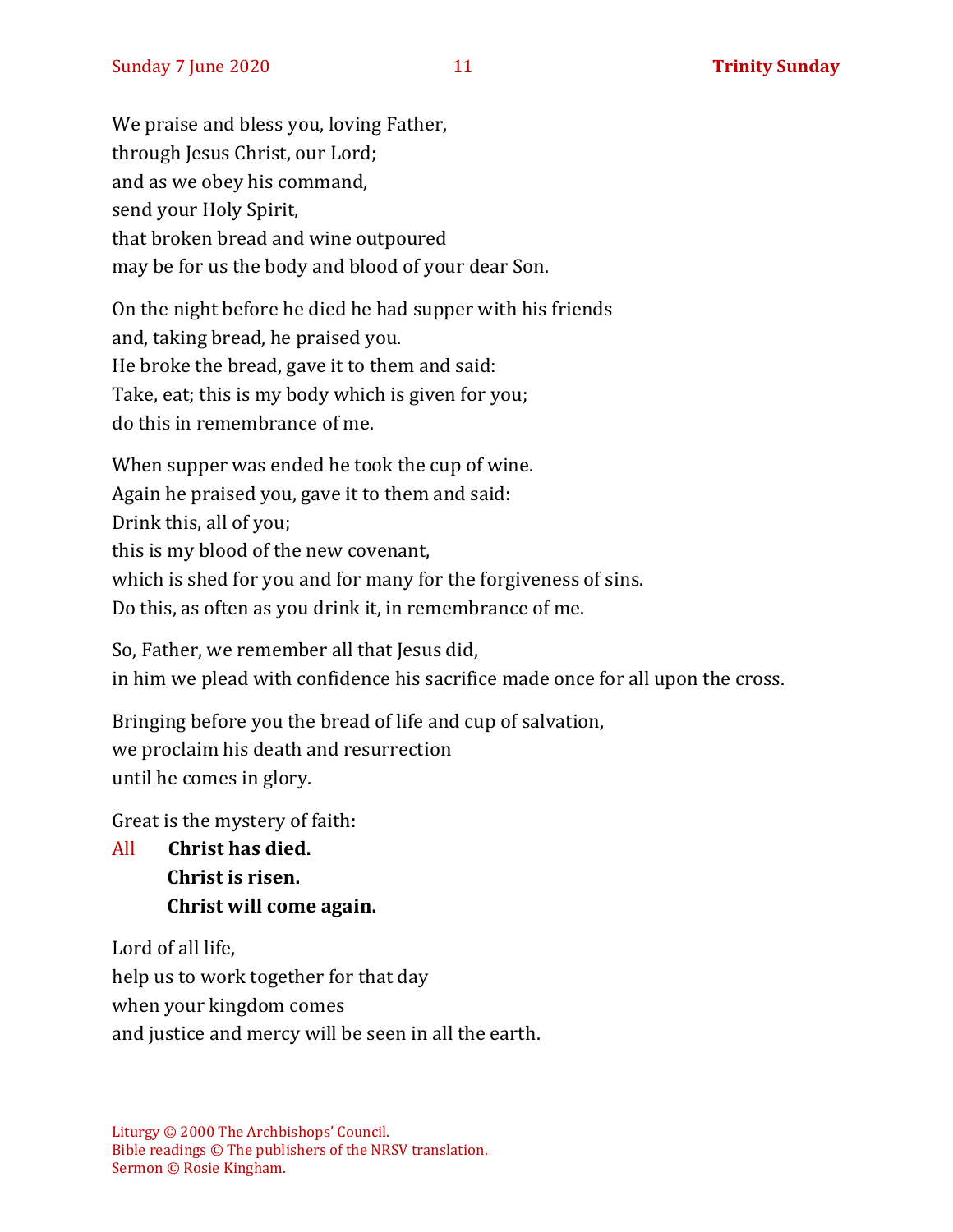Look with favour on your people, gather us in your loving arms and bring us with all the saints to feast at your table in heaven.

Through Christ, and with Christ, and in Christ, in the unity of the Holy Spirit, all honour and glory are yours, O loving Father, for ever and ever.

All **Amen.**

#### The Lord's Prayer

As our Saviour taught us, so we pray

All **Our Father in heaven, hallowed be your name, your kingdom come, your will be done, on earth as in heaven. Give us today our daily bread. Forgive us our sins as we forgive those who sin against us. Lead us not into temptation but deliver us from evil. For the kingdom, the power, and the glory are yours now and for ever. Amen.**

#### Breaking of the Bread

We break this bread to share in the body of Christ.

All **Though we are many, we are one body, because we all share in one bread.**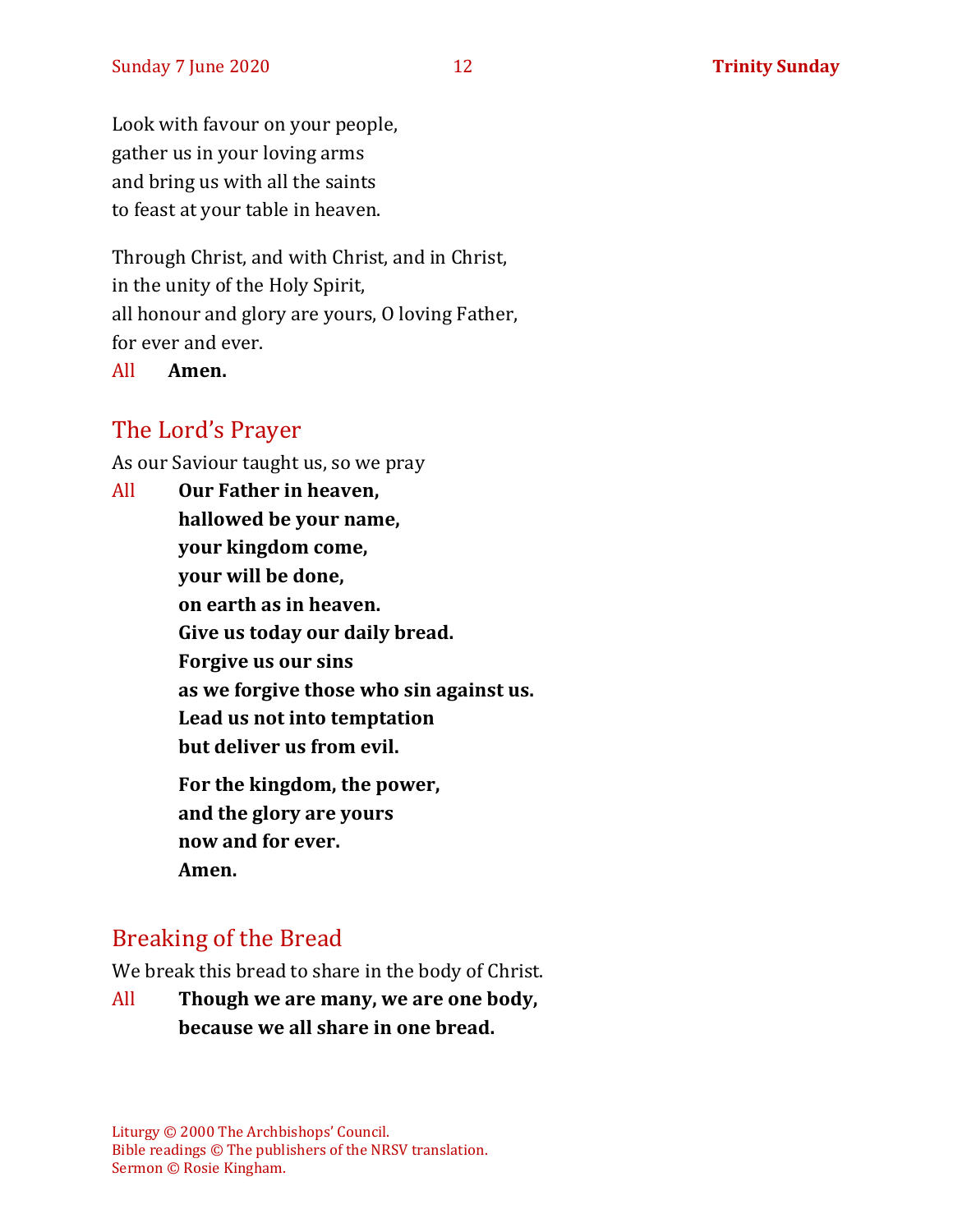All **Lamb of God,**

**you take away the sin of the world, have mercy on us.**

**Lamb of God, you take away the sin of the world, have mercy on us.**

**Lamb of God, you take away the sin of the world, grant us peace.**

Draw near with faith.

Receive the body of our Lord Jesus Christ

which he gave for you,

and his blood which he shed for you.

Eat and drink in remembrance that he died for you,

and feed on him in your hearts

by faith with thanksgiving.

#### All **We do not presume**

**to come to this your table, merciful Lord, trusting in our own righteousness, but in your manifold and great mercies. We are not worthy so much as to gather up the crumbs under your table. But you are the same Lord whose nature is always to have mercy. Grant us therefore, gracious Lord, so to eat the flesh of your dear Son Jesus Christ and to drink his blood, that our sinful bodies may be made clean by his body and our souls washed through his most precious blood, and that we may evermore dwell in him, and he in us. Amen.**